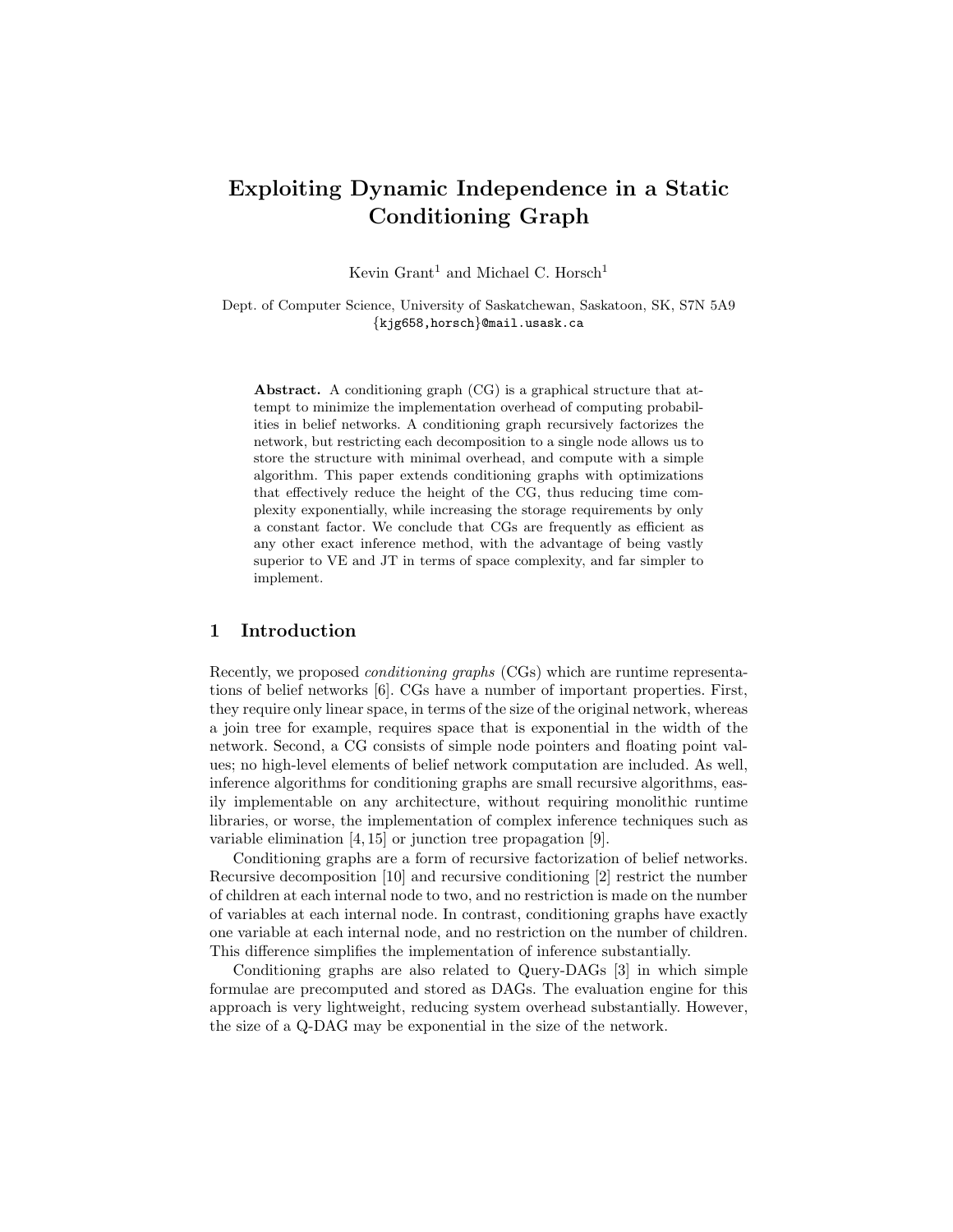Inference in belief networks allows the calculation of posterior probabilities while considering only essential information. Any information deemed irrelevant to the current query is ignored by certain inference algorithms (such as Variable Elimination (VE) [15]). Such pruning can provide enormous efficiency gain in application, both space and time-wise. The complexity of pruning is linear on the size of the network model, making it fast in comparison to inference.

Because precompiled structures like conditioning graphs must be general enough to allow any query, they do not inherently exploit the use of variables that are irrelevant for a given query. In previous work, we exploited certain domain-dependent observation variables for faster calculation [6]. In this paper, we show how to exploit irrelevant variables for a given query. We show that with a small amount of additional memory, we can achieve exponential speedup for inference using conditioning graphs. In some cases, the time complexity is very competitive with other exact methods such as VE and JTP, with the advantage of requiring only linear space, and being very simple to implement.

The remainder of this paper is as follows. Section 2 reviews conditioning graphs and their methods. Sections 3 and 4 present two improvements to the basic algorithm. Section 5 shows empirical analysis of these improvements over some well-known networks. Section 6 summarizes current and future research.

### 2 Elimination Trees and Conditioning Graphs

We denote a random variable with capital letters (eg.  $X, Y, Z$ ), and sets of variables with boldfaced capital letters  $\mathbf{X} = \{X_1, ..., X_n\}$ . Each random variable X has an associated domain of size  $m_X$ , and can be assigned a value or *instan*tiated. An instantiation of a variable is denoted  $X = x$ , or x for short, where  $x \in \{0, ..., m_X - 1\}$ . A context, or instantiation of a set of variables, is denoted  $X = x$  or  $x$ .

An *elimination tree* [6] over a belief network is a tree in which each leaf corresponds to a conditional probability table (CPT) in the network, and each non-leaf corresponds to a random variable from the network. The tree is structured such that for any non-leaf node  $N$  in the tree, the variable at  $N$  and its ancestor variables in the tree d-separate all variables of one subtree directly below N from all variables in another subtree below N. An elimination tree can be derived from an elimination ordering using a modified version of elimination [15] (see Grant & Horsch [6,7] for details). Figure  $1(b)$  shows the elimination tree for the *Fire* example, shown in Figure  $1(a)$ 

An algorithm for computing probabilities in elimination trees is presented in Figure 2. At each internal node  $T$ , we condition over its variable (denoted by  $V_T$ ), unless it is observed. To compute probability  $P(e)$  from elimination tree T, we call  $\mathcal{P}(\mathcal{T}, e)$ . The context is extended as the tree is traversed in a depth-first manner, and when a leaf node T is reached, its CPT (denoted by  $\phi_T$ ) is indexed by that context.

A conditioning graph [6] is a low-level representation of an elimination tree. The abstract algorithm in Figure 2 is given a compact efficient implementation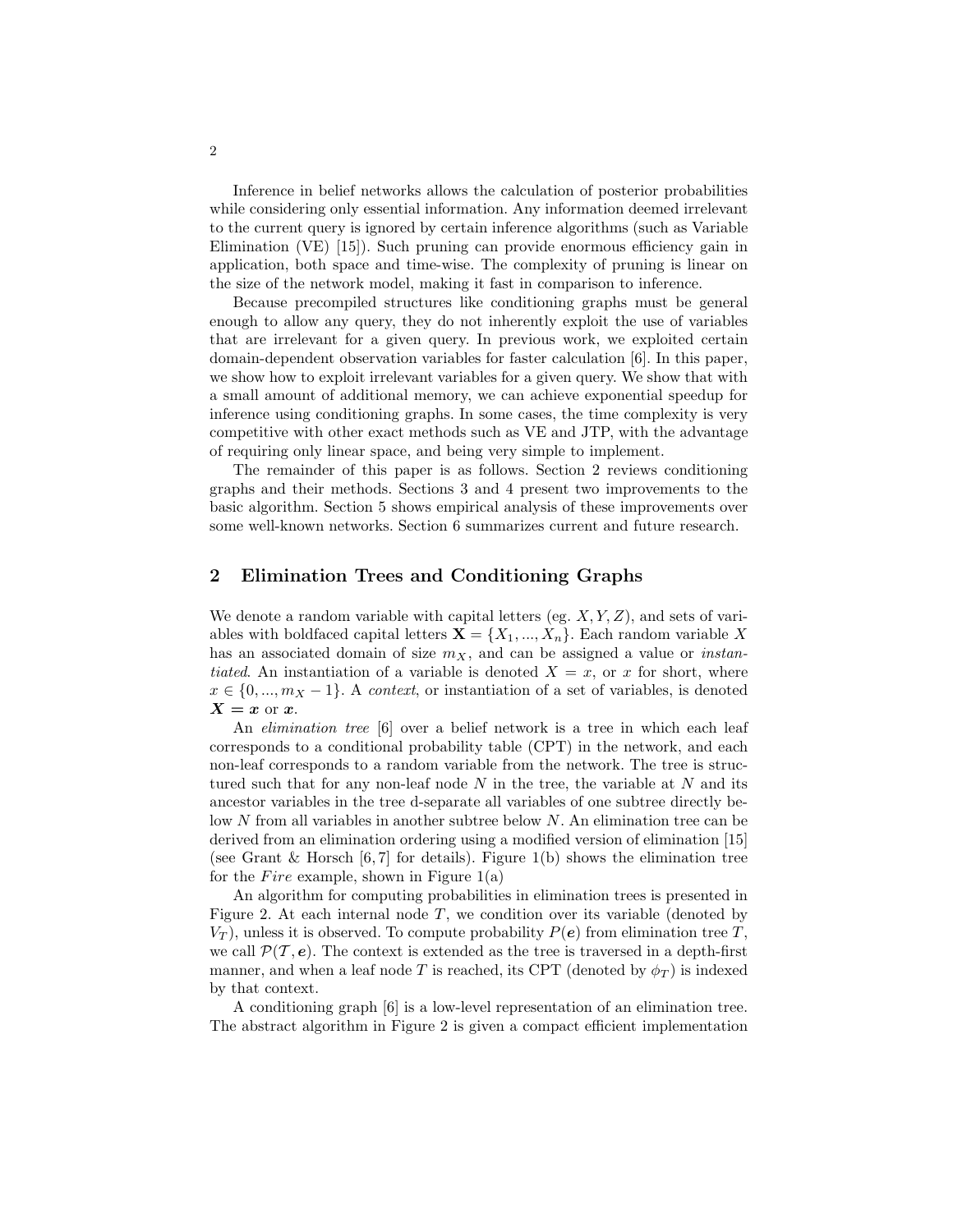

Fig. 1. Elimination tree construction.



Fig. 2. Algorithm  $P$ , for processing an elimination tree given a context.

in terms of conditioning graphs, and primitive computational operations such as arithmetic and pointer manipulation.

An example of a conditioning graph is shown in Figure 3(a). Note that at each leaf, we store the CPT as an array of values, and an index as an integer variable, which we call pos. In each internal node, we store a set of primary arcs, a set of secondary arcs, and an integer representing the current value of the node's variable. The primary arcs are used to direct the recursive computation, and are obtained from the elimination tree. The secondary arcs are used to make the associations between variables in the graph and the CPTs that depend on them. The secondary arcs are added according to the following rule: *there is an* arc from an internal node A to leaf node B iff the variable X associated with A is contained in the definition of the CPT associated with B.

We implement  $P$  as a depth-first traversal. When we reach a leaf node, we need to retrieve the CPT parameter that corresponds to the context. To do this, we store each CPT as a linear array of parameters, as follows. Let  $\{C_1, \dots, C_k\}$ be the variables of the CPT  $\phi$ , ordered according to the order of their depth in the tree. The index of  $\phi(c_1, \dots, c_k)$  is calculated as follows:

$$
index([\n]) = 0
$$
  
\n
$$
index([c_1, \cdots, c_k]) = c_k + m_k \times index([c_1, \cdots, c_{k-1}])
$$
\n(1)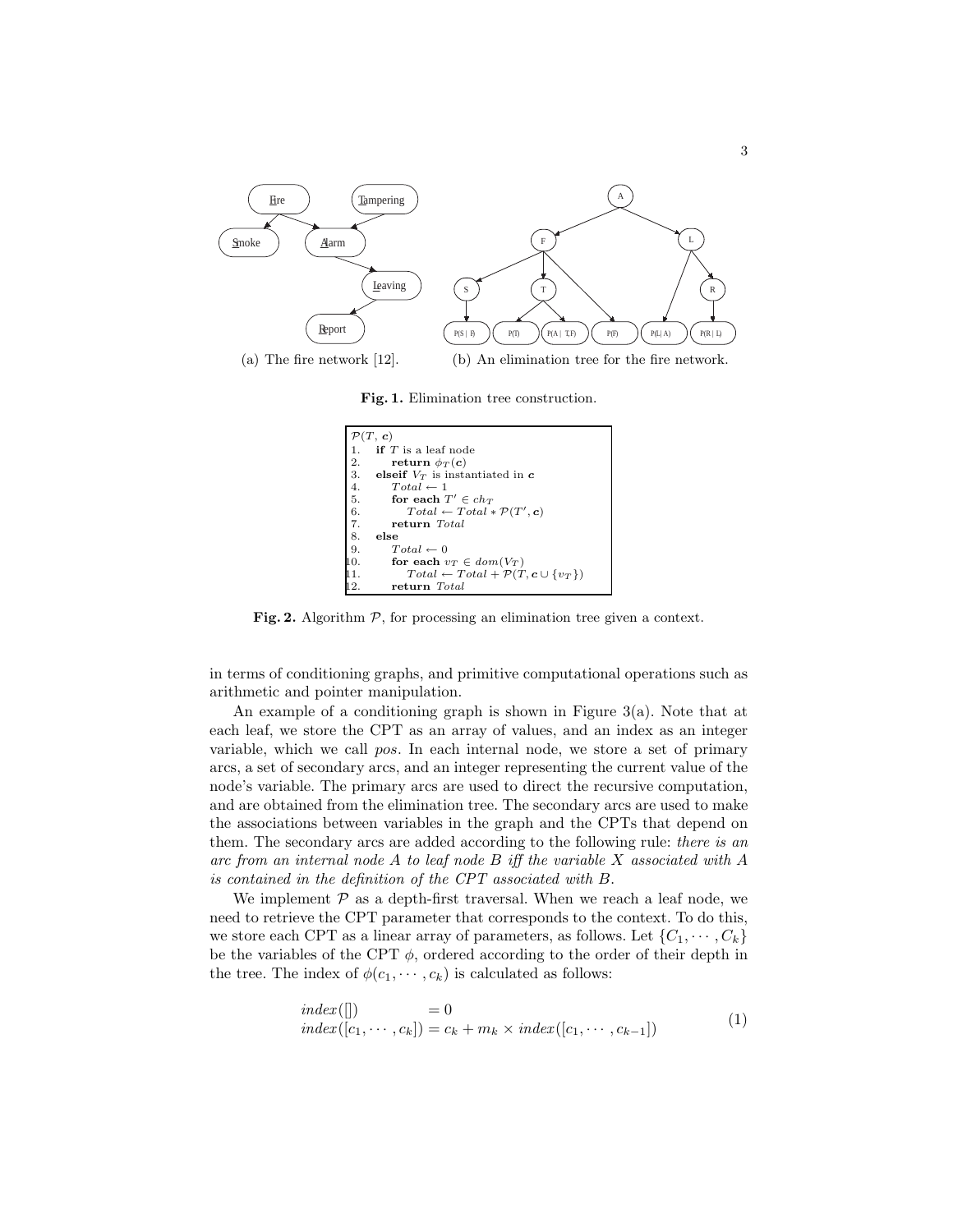

Fig. 3. Conditioning graph of the Fire example and the algorithm for computing probabilities from it.

where  $m_i$  is the size of the domain of variable  $C_i$ . By choosing an ordering that is consistent with the path from root to leaf in the elimination tree, we can compute the CPT's index as the context is constructed, that is, while we traverse the tree.

Inference in a CG consists of summing out 'hidden' variables. Variables that are either being queried or used as evidence are instantiated in advance of calling  $\mathcal{P}$ . To do this, we maintain one global context over all variables, denoted  $q$ . Each variable  $V_i$  is instantiated in  $g$  to a member of  $\mathcal{D}(V_i) \cup \{ \diamond \}$ . The symbol  $\Diamond$  (borrowed from Darwiche and Provan [3]) is a special symbol that means the variable is unobserved (we use -1 in our implementation). Initially, all nodes are assigned  $\diamond$  in  $g$ , as no variables have been instantiated. To calculate  $P(E_1 =$  $(e_1, \dots, E_k = e_k)$ , we set  $E_i = e_i$  in **g** for  $i = 1 \dots k$ . While performing the algorithm, when conditioning a node to  $V_i = v_i$ , we set  $V_i = v_i$ . To reset the variable (after conditioning on all values from its domain), we set  $V_i = \infty$  in q.

Figure 3(b) shows *Query*, the final low-level implementation of  $\mathcal{P}$ . We use dot notation to refer to the data members of the variables. For a leaf node  $N$ , we use N.cpt and N.pos to refer to the CPT and its current index, respectively. For an internal node N, we use N.primary, N.secondary, N.value, and N.m to refer to the node's primary children, secondary children, variable value, and variable size, respectively. The variable's value represents the evidence, if any. To set the evidence  $V = v_i$ , the application would set  $V.value = i$ . It is assumed that a constant-time mapping exists between the variable and the node that contains it: such a mapping can be constructed during compilation of the graph.

To avoid confusion regarding the notions of parents and children in the various graphs and trees, we refer to the parents (children) of a variable in the belief network as its network parents (children), while those in the conditioning graph will be *graph parents (children)*.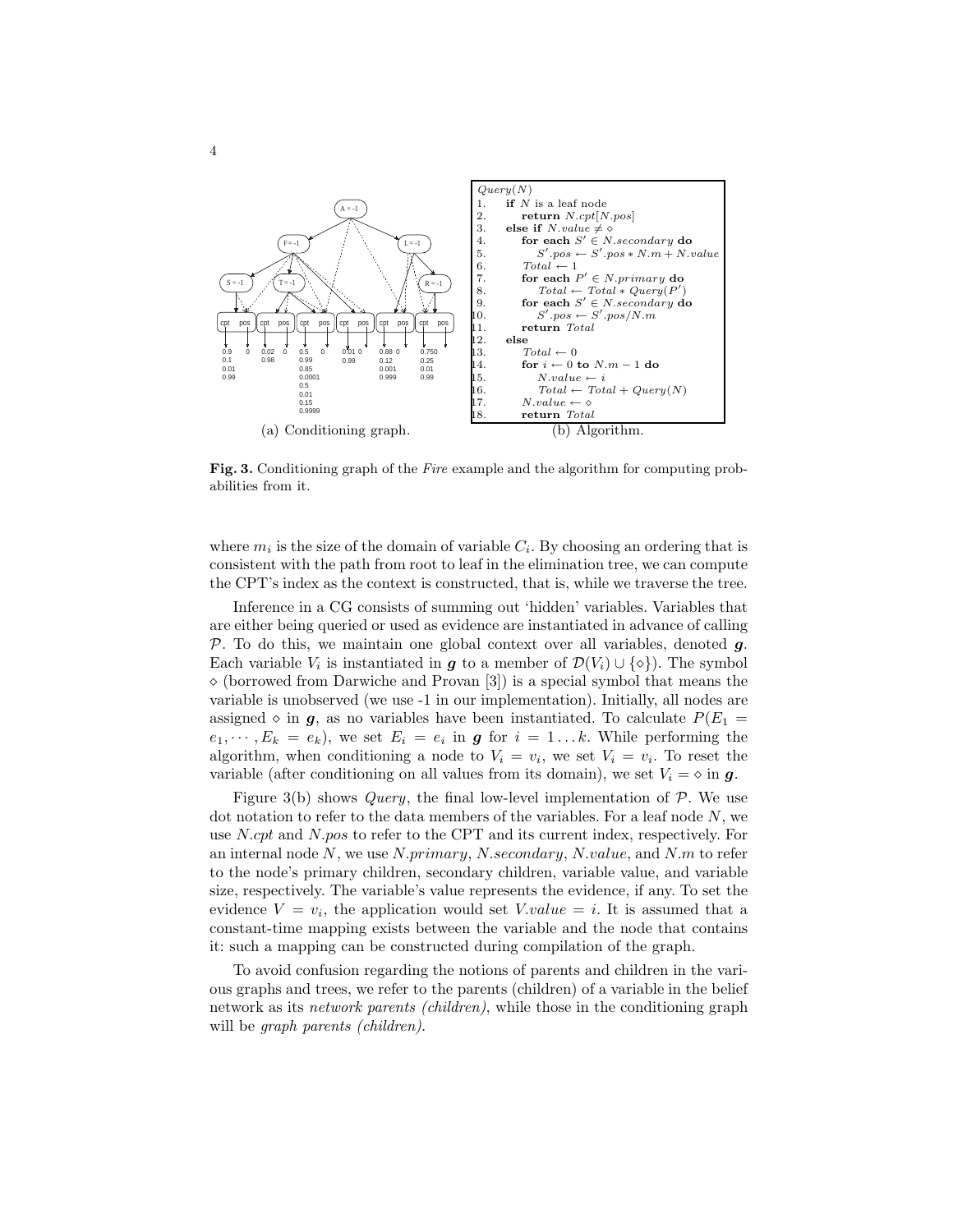# 3 Optimizing indexing

Conditioning graphs index CPTs as variables are instantiated using a depth-first traversal. For each variable that has been observed or conditioned, the indices for its CPTs (linked through secondary pointers) are updated (Line 4 and 5 of the Query algorithm). These values must be unset once the child values have been calculated (Line 9 and 10 of the Query algorithm). This linear-time indexing occurs once for each time the node is visited; the number of times a variable is visited in exponential in the depth of the variable in the elimination tree. This approach is simple to implement, but inefficient. We can dramatically improve the efficiency of indexing by precomputing some of parameters involved, at a small cost in terms of memory.

The function *index* takes a context over the variables of a CPT and returns a unique index for that context's entry in the CPT. We showed *index* in its Horner form (Equation 1), but we can also represent it as a linear function over its parameters. Let  $M_i = \prod_{j=i+1}^{k} m_j$ . This means that  $index(c_1, \dots, c_k) = \sum_{i=1}^{k} c_i M_i$ . The cardinality of a variables never changes during inference, so  $M_i$  is a constant that can be calculated during the compilation of the conditioning graph. The commutativity of addition means that we can add the terms in the above equation in any order. Consequently, evidence values can be determined and their effect on the indexing computation is independent of any query. Furthermore, evidence only needs to be set once. This is in contrast to the original algorithm, where the evidence was factored into the index when an evidence variable was visited in the traversal, and evidence variables were reset when the traversal of the subtree was completed. Hence, the number of times the evidence is set and reset reduces from exponential to constant (per query). This decrease in the number of operations is exponential on the height of the tree, although this is not evident in terms of asymptotic complexity. If the evidence remains unchanged over multiple queries, then the savings propagates over these queries as well.

Figure 4 gives the new algorithm for updating evidence, and querying the graph. We represent the scalar value between a node  $N$  and a respective secondary child S using the function  $scalar(N, S)$ . Notice that the query algorithm does not compute over the secondary links for an observed variable.

#### 4 Relevant Variables

When computing a posterior probability, the variables in the belief network can be classified into three sets.

- 1. The query variables, including the variable over which a posterior distribution is to be computed, as well as all the evidence variables.
- 2. The relevant variables, whose CPTs must be included.
- 3. The irrelevant variables, whose CPTs may be safely left out.

The irrelevant variables include barren variables [13] and d-separated variables [5]. Barren variables are variables whose marginalization would produce intermediate distributions full of 1s. Barren variables often comprise a considerable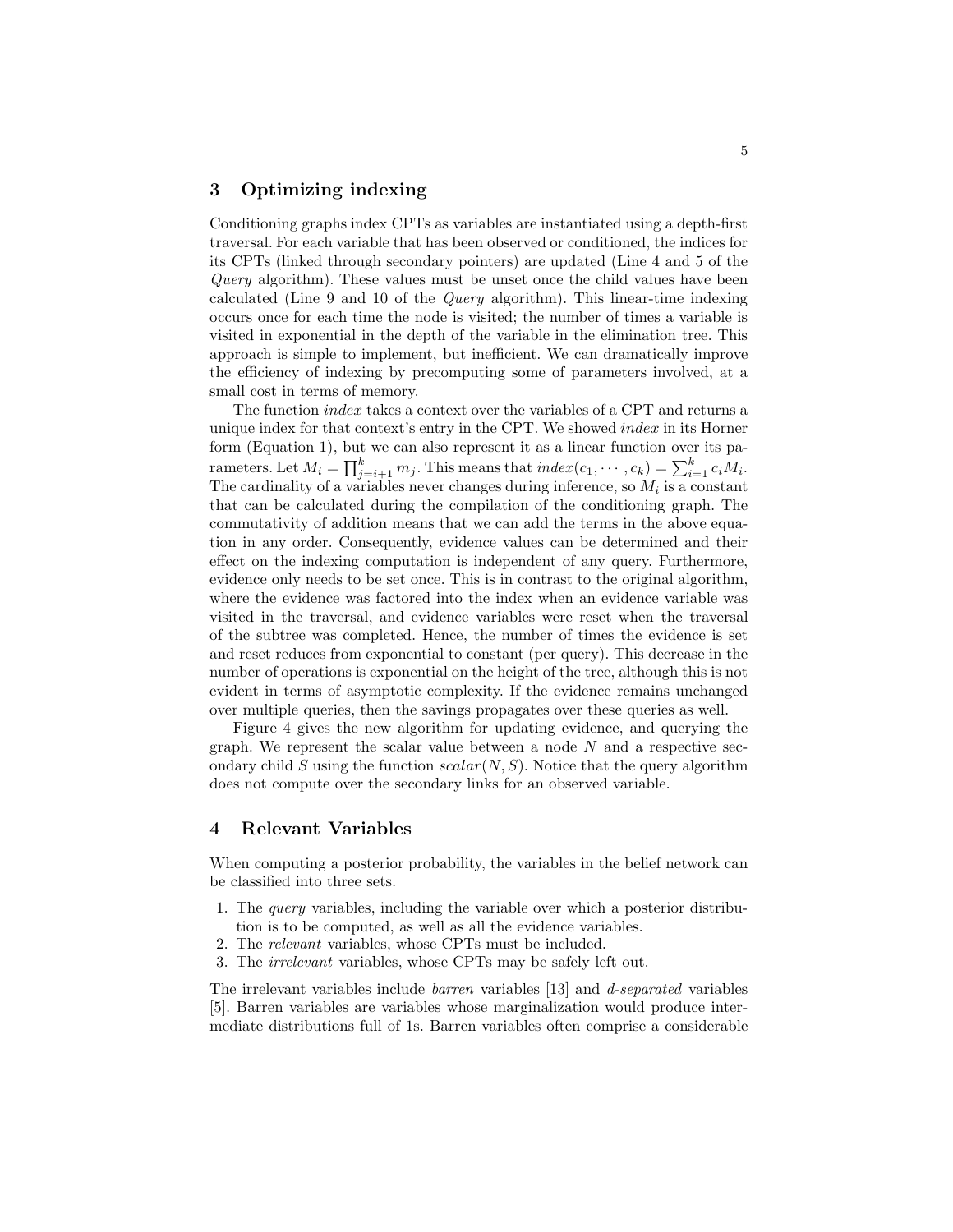![](_page_5_Figure_0.jpeg)

Fig. 4. Algorithms for setting evidence and querying, given that secondary scalar values are used.

portion of the belief network, especially when the observations and queries are localized to a particular section of the network, and even more so when those observations/queries are shallow (closer to the root than the leaves). D-separated variables are variables in the belief network that are irrelevant to the current query given the current evidence. These variables can also be ignored.

Finding barren and d-separated variables requires traversal through the belief network, but the conditioning graph does not store the belief network in a convenient manner for this. Two possibilities are immediately apparent:

- 1. At each node, store two tertiary sets of pointers, that correspond to the original belief network. That is, node  $N$  storing variable  $V$  would have two sets, parents and children, that point to the nodes containing  $V$ 's network parents and network children, respectively.
- 2. Make the secondary arcs bi-directional. In other words, each leaf node in the conditioning graph stores pointers up to its variables in the conditioning graph. As the leaf node stores a CPT for a variable  $V$ , and a CPT represents a relationship between V and its network parents, every leaf node has a distinguished arc to V (called a root arc), and a set of pointers to V's network parents (a non-root arc).

Tertiary pointers are more intuitive, and require only one step to traverse to a neighbour (rather than the two step process of traversing to a tree leaf first). However, including tertiary pointers is more space-expensive than making existing secondary arcs bidirectional. In a highly connected graph, the difference can be substantial. For simplicity, we will use the first option, but the algorithms are easily modified to use the second option if space is limited.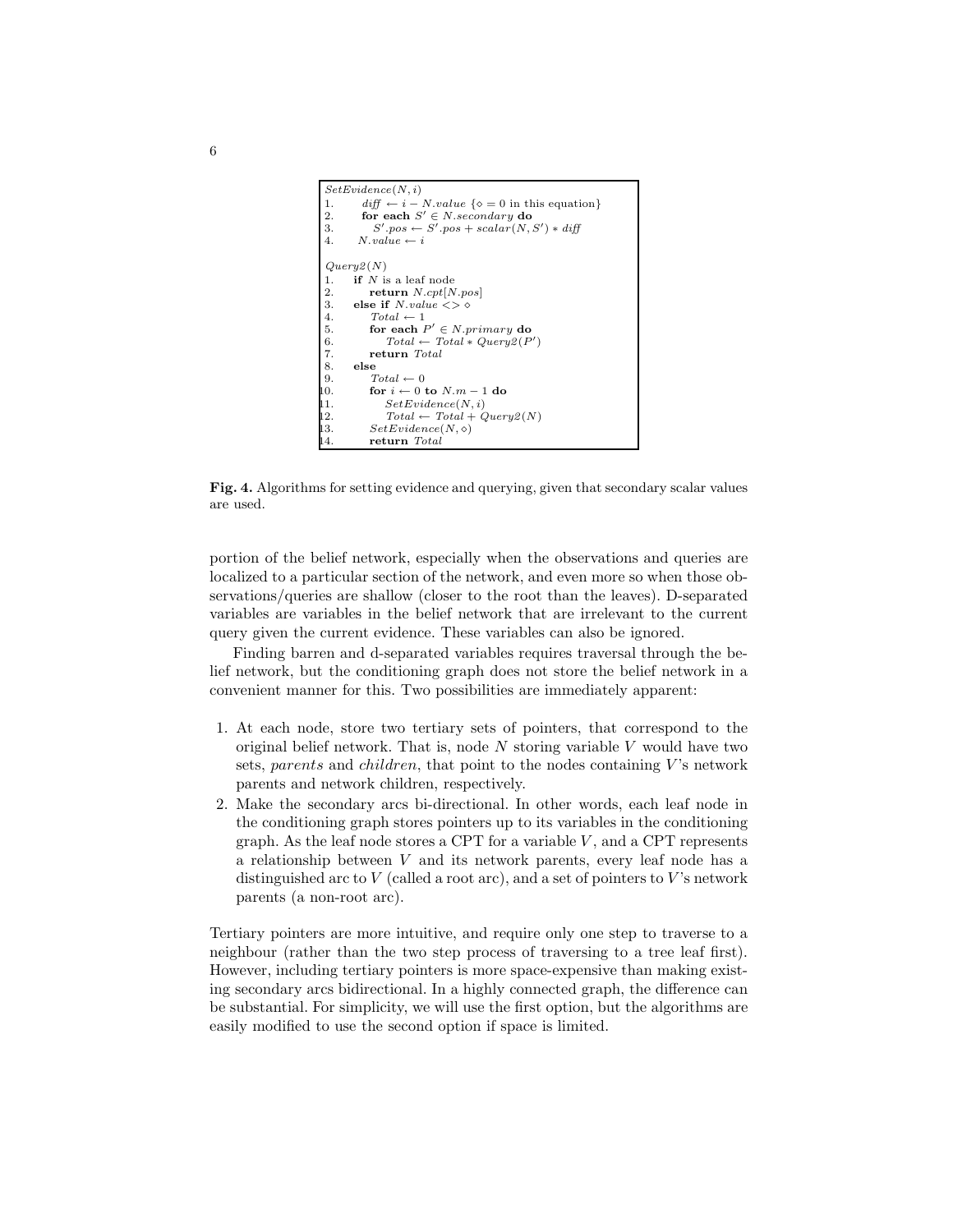There exist several algorithms for finding nodes that are relevant to the query. One of the more recent ones, the Bayes-ball algorithm [14], finds both d-separated and barren variables simultaneously, and is a very good choice. However, since barren variables can be identified prior to the query, our algorithm performs these tasks separately: first non-barren variables are identified, and from these, the set of dependent variables are found.

The simplest definition of a barren variable is recursive: a variable in a belief network is barren if (a) it is not observed or part of the query and (b) either it is a leaf node, or all of its children are barren. For our algorithm, we maintain the collection of non-barren variables dynamically, as follows: whenever a barren variable becomes observed (or part of a query), then it becomes non-barren, and notifies its network parents of its non-barren state. This process continues in a recursive manner. Conversely, when a non-barren variable becomes unobserved, it checks whether or not its children are all barren. If they are, it becomes barren, and notifies its parents of its barren-ness. To accomplish this in a timely fashion, each internal node in the conditioning graph maintains an integer, nonbarren, that represents the number of nonbarren children that variable has in the network. When a variable becomes non-barren, it notifies its network parents, which update their nonbarren status by incrementing it. The opposite process occurs when a non-barren node becomes barren. A variable is barren if it is not observed and its nonbarren value is 0. Figure 5 shows SetEvidence2, our new evidence entry method that maintains barren variables. Note that  $SetEvidence2$  is called whenever the observed value of a variable changes, independent of any query.

![](_page_6_Figure_2.jpeg)

Fig. 5. Algorithm for setting the evidence, maintaining labeling of barren nodes.

From the set of nonbarren variables, we can select the relevant information. The relevant information of a query in a belief network is information that is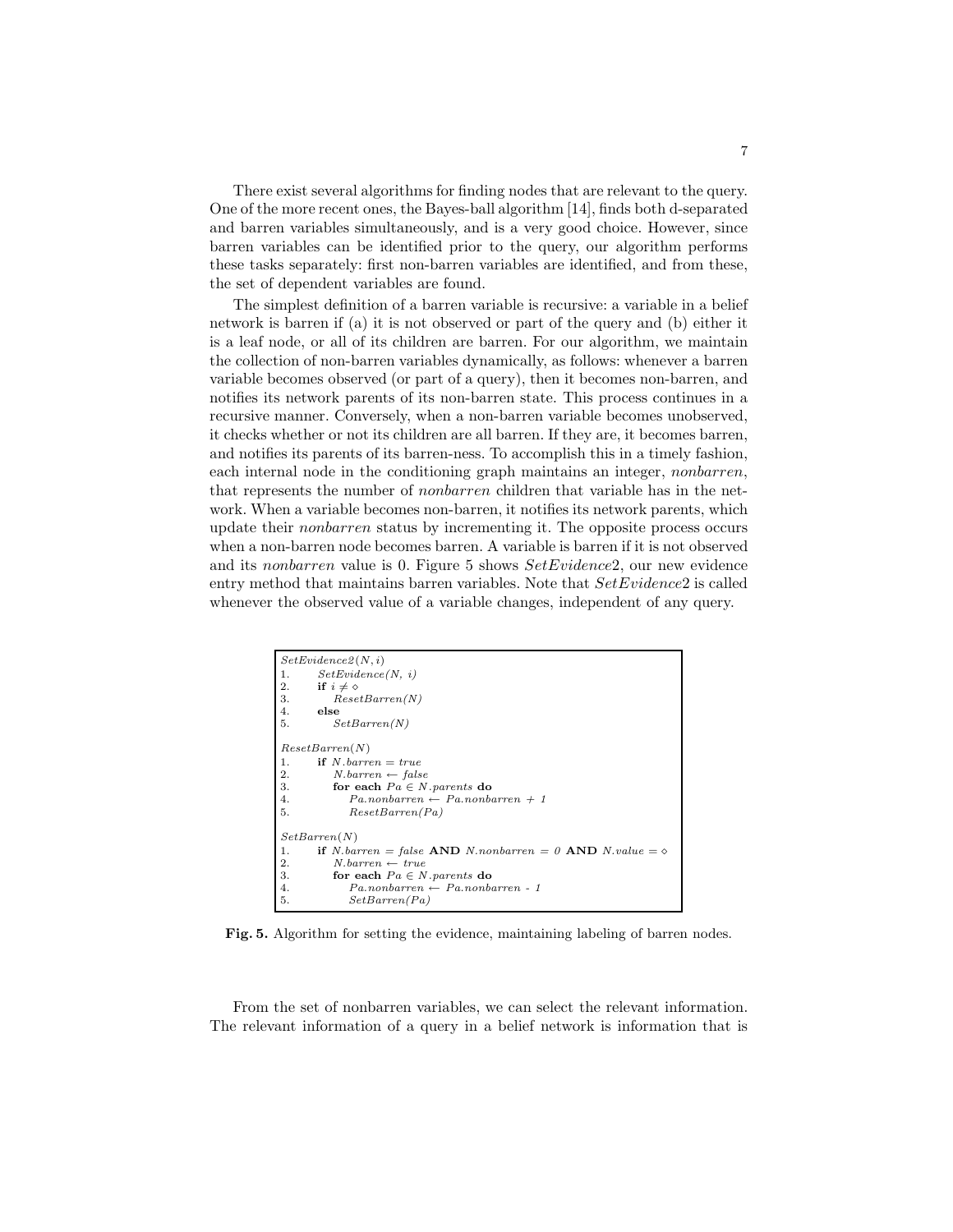not independent of the query; it is not *d-separated* from the query [11]. Space precludes a detailed discussion on d-separation, however, it suffices to say that a query is dependent on a variable if there exists at least one (undirected) path between the query and that variable that is not blocked by the evidence.

A variable is relevant if its local distribution is relevant to the query. Given that all non-barren nodes have been identified, relevant variables can be identified recursively (we assume that a query variable is not observed), using the rules of d-separation [11]:

- 1. A query variable is marked as a relevant variable.
- 2. An unmarked barren variable is marked as an irrelevant variable.
- 3. Given a relevant variable, its unmarked, unobserved parents are relevant.
- 4. Given a relevant unobserved variable, its unmarked children are relevant.

It must be noted that the above definition of a relevant variable only applies if the barren variables are identified. This simple recursive definition allows us to write a depth-first search algorithm for marking the relevant nodes. This algorithm, SetRelevant, is given in Figure 6. To identify relevant variable, a boolean value relevant is attached to each node, and is given the value true for each graph node which contains a relevant variable.

```
SetRelevant(N)1. for each node N' in the conditioning graph 2. N' relevant \leftarrow N' active \leftarrow false
2. N'.relevant \leftarrow N'.active \leftarrow false<br>3. MarkRelevant(N, N)MarkRelevant(N,N)MarkRelevant(N, Q)
1. N. relevant \leftarrow true2. MarkActive(N.root)
3. for each P \in N.pa s.t. P.barren = false AND P.relevant=false AND P.value= \diamond do 4. MarkRelevant(P. Q)
           MarkRelevant(P, Q)5. if N = Q OR N value \neq \infty<br>6. for each C \in N ch s.t.<br>7. MarkRelevant(C, Q)
           for each C \in N.ch s.t. C.barren = false AND C.relevant=false do
               MarkRelevant(C, Q)MarkActive(N)
1. N \text{.} active \leftarrow true2. if N.parent. active = false<br>3. MarkActive(N.parent)MarkActive(N.parent)
```
Fig. 6. The *SetRelevant* algorithm, which marks the active part of the conditioning graph for processing a particular query.

In addition to marking the relevance of each node, we need to mark the active paths through the conditioning graph. A leaf node is active if the query is dependent on its CPT. An internal node is active iff (a) the query is dependent on its variable or (b) it has a dependent primary child. Only the active nodes are traversed, the rest are ignored. In addition, the active nodes that are not dependent are treated as observed nodes: they are not conditioned over, they only combine results from their active children. We identify each active node in the conditioning graph by setting a value active=true. We use the MarkActive

8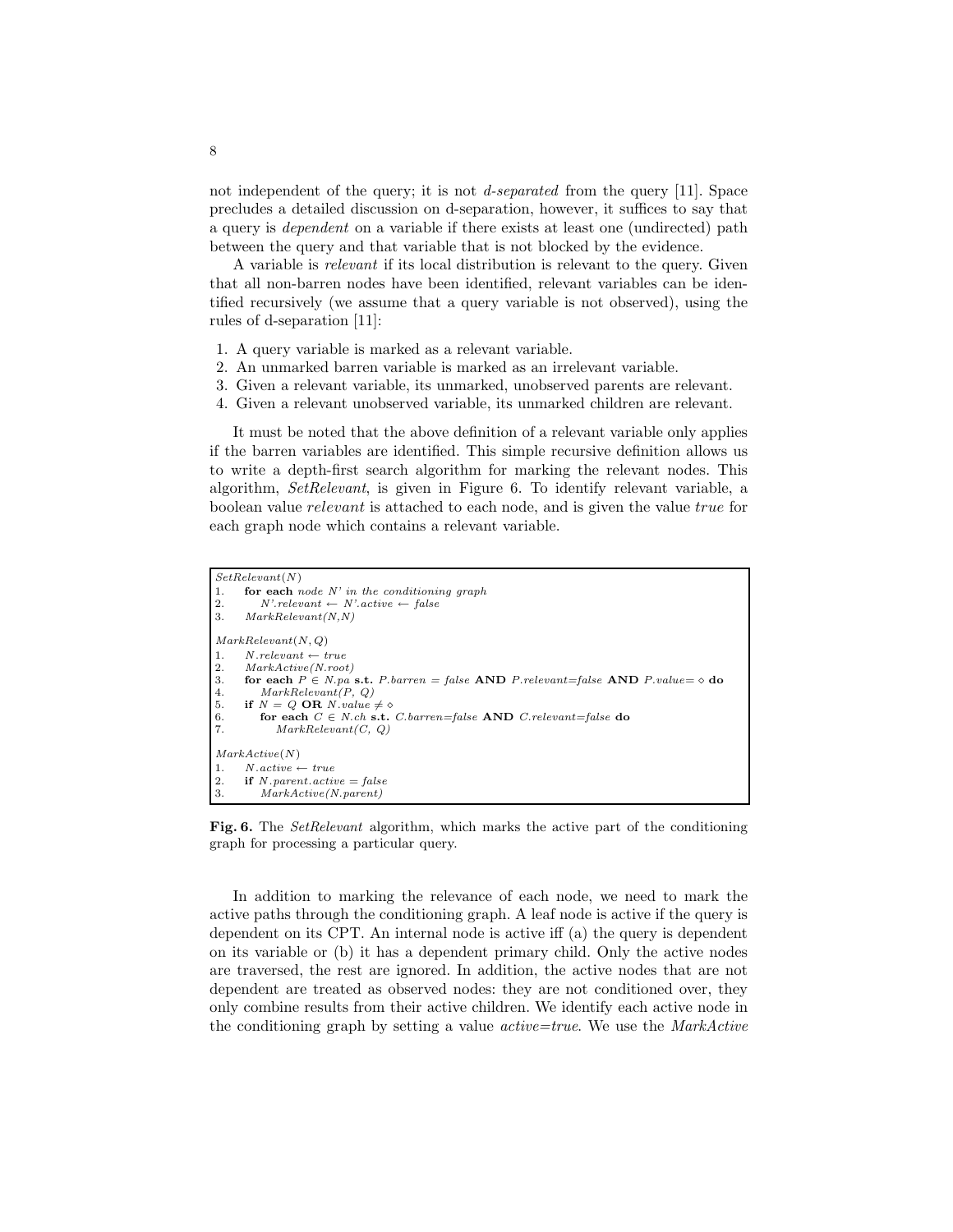algorithm in Figure 6 to mark the active nodes in the graph as we identify relevant information. Note that *MarkActive* requires that each node N have a pointer to its parent node, which we identify as N.parent in the algorithm. As well, we denote  $N$ 's root arc (described previously) as  $N. root$ .

Given that we have marked the active and relevant nodes in the conditioning graph (that is, we have called  $SetRelevant$  on the query node),  $Query 3$  in Figure 7 shows the new query algorithm. The new query algorithm only traverses the active part of the network. It only conditions over relevant nodes. Each node now additionally stores pointers to the nodes containing its network parents and children, and maintains nonbarren, relevant, and active flags. These additions cumulatively contribute a constant factor to the current network storage.

```
Query3(N)1. if N is a leaf node<br>2. return N.\text{c}vt \geq N2. return N.\text{cpt}[N.\text{pos}]<br>3. else if N.\text{value} \neq \emptyset OR
           else if N.value \neq \lozenge OR N.relevant = false4. Total \leftarrow 1<br>
5. for each I<br>
6. Total \leftarrow<br>
7. return To<br>
8. else<br>
9. Total \leftarrow 05. for each P' \in N primary s.t. P' active = true do
 6. Total \leftarrow Total * Query3(P')7. return Total
           else
               Total \leftarrow 010. for i \leftarrow 0 to N.m-1 do
11. SetEvidence(N, i)<br>12. Total \leftarrow Total + CTotal \leftarrow Total + Query3(N)13. SetEvidence(N, \diamond)14. return Total
```
Fig. 7. The Query algorithm, utilizing active and relevant nodes (Lines 03 and 05).

#### 5 Results

Conditioning graphs offer linear-space computation, and easy portability to any architecture. However, they have a worst-case time complexity that is exponential on the size of the network. Methods for balancing elimination trees have been developed [7], however, the subsequent heights are still a function of network size. Elimination methods, on the other hand, compute in time exponential on the tree-width of the network [4]. This value is typically small in comparison to the network size, so elimination methods will typically be quicker to answer queries than conditioning methods, but they require much more space. In this section, we show that the proposed optimizations provide considerable speedup in inference, and that the inference times are reasonable compared to elimination.

We refer to the height of a conditioning graph as its *actual height* h, while its height after ignoring irrelevant nodes will be its *effective height*  $h^*$ . We will refer to the effective conditioning graph as the conditioning graph with its irrelevant nodes ignored. To draw a comparison between conditioning graph methods and elimination methods, we compare the effective height  $h^*$  of the conditioning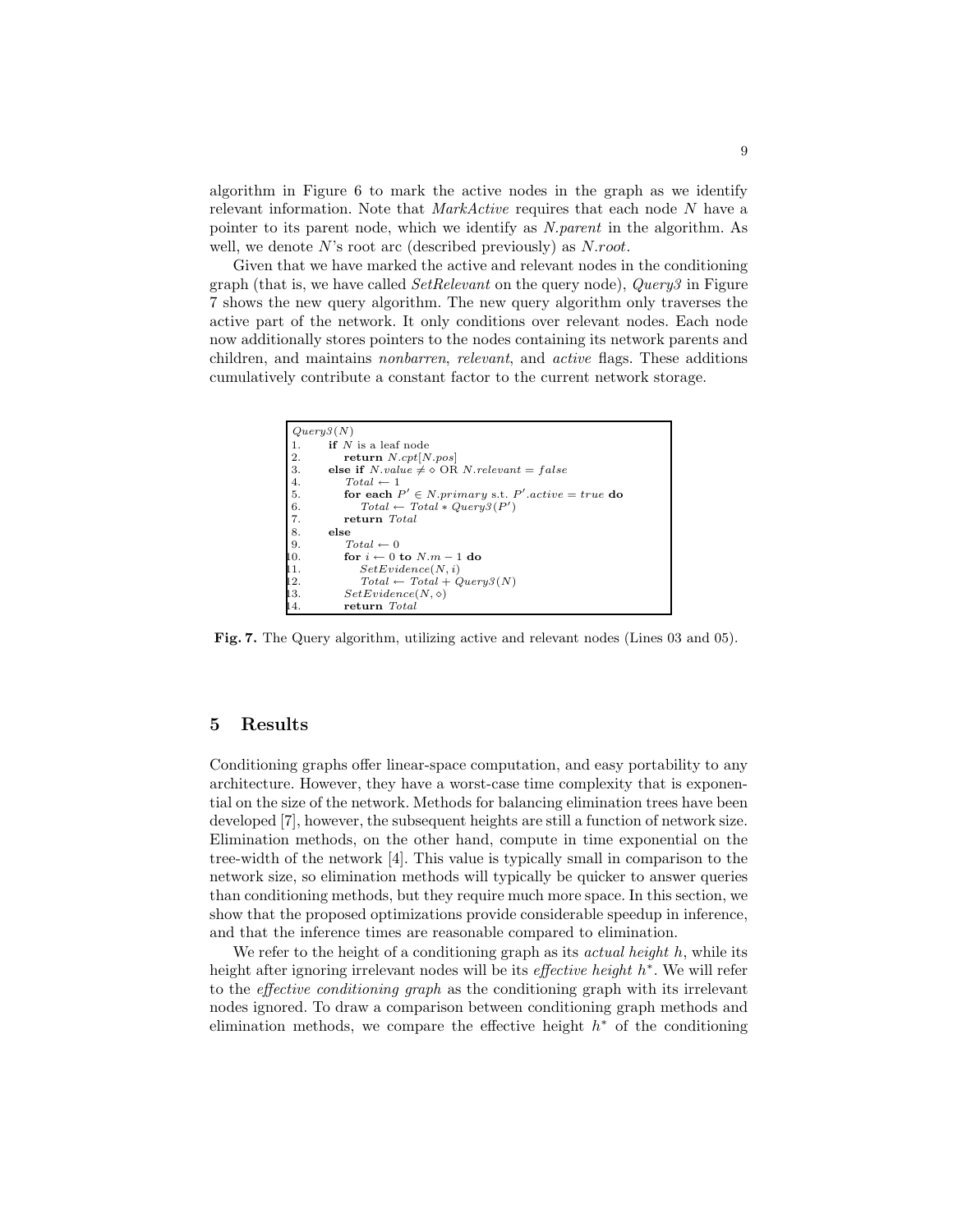![](_page_9_Figure_0.jpeg)

Fig. 8. Height difference between actual and relevant conditioning graph.

graph to the width  $w^*$  of the network generated using the min-fill heuristic  $[8]$ . By comparing the CG height to induced width, we are comparing the complexity of inference in CGs with the complexity of inference in VE and JTP, by looking at the exponent involved in the worst case analysis.

We compared the approaches over ten well-known networks, obtained from the Bayesian network repository.<sup>1</sup> We tested the algorithms using different percentages of evidence variables (ranging from  $0 - 50\%$  of the variables in the network). For each test, we generated 100 random sets of evidence, and tested 50 different query variables on for each set of evidence, for a total of 5000 runs per evidence set size, per network.

Figure 8 shows the difference  $h - h^*$  for each network (for readability, we have presented the results in two graphs). The graphs show that ignoring the irrelevant information of the network offers a substantial speedup over computing over it. The speedup is most prominent when there is no evidence; there is also a tendency for the difference to increase when the amount of evidence is greater than 20%. An explanation for these results is offered below.

We next compare the height of the effective relevant graph to the width of the network (generated using the standard min-fill algorithm), i.e.,  $h^* - w^*$ . Figure 9 shows the result of this comparison. While the actual height of the conditioning graph is typically much worse than the width of the network, the effective height of the relevant conditioning graph is not that much worse than the network width - in fact, it's typically better when the amount of evidence is greater than 20%. The curves are similar for all graphs: an initial growth, followed by a decline. This shows that in many cases, the complexity of recursive decompositions is within the width of the network, meaning that we obtain reasonable time while maintaining the benefits of conditioning graphs, namely, linear space implementation and portability.

The results for both sets of graphs are easily explained by considering where the hardest inference problems are in terms of amount of evidence. When a

<sup>1</sup> http://www.cs.huji.ac.il/labs/compbio/Repository/.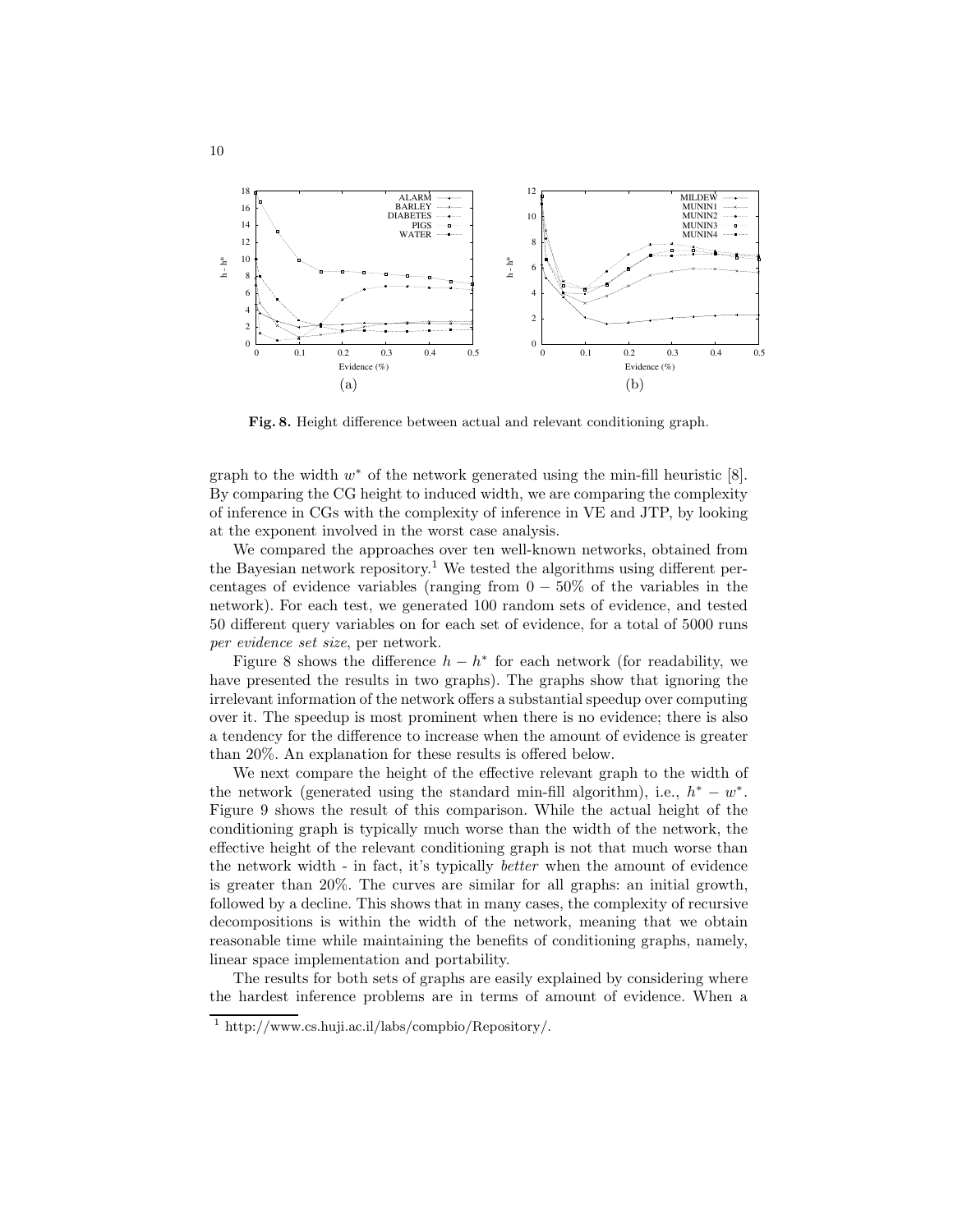![](_page_10_Figure_0.jpeg)

Fig. 9. Difference between relevant height of conditioning graph and network width.

network has no evidence, the number of barren variables is typically high, so the complexity is low. As evidence is added, the number of barren variables declines, increasing the complexity. However, this increase in the number of variables is eventually offset by the number of d-separated variables, so the complexity begins to decline. Hence, the hardest problems for inference in our example networks occur when the amount of evidence is greater than 0% and less than 20%.

# 6 Conclusions and Future Work

This paper presents two optimizations to conditioning graphs, to improve their efficiency while still maintaining linear space. The first optimization improved the efficiency of indexing in the CPTs of the conditioning graph. The second optimization demonstrated how to leave irrelevant variables out of the conditioning technique. These optimizations required simple extensions to the original code which are consistent with the original goal of CGs: easily implementable, making them universally portable. The optimizations attempt to avoid repeat calculation and irrelevant information. They take advantage of current model state.

The first optimization saves us an exponential number of arithmetic operations for a given query, and these savings can be realized across queries in cases where the evidence remains the same. For the second optimization, we measured its performance according to the effective height of the conditioning graph (the maximum number of relevant non-observed variables along any path). We observed that the effective height of the network is typically better than the actual height, which means an exponential speedup in the run-times of conditioning graphs. We also observed that this speedup allows conditioning graphs to be competitive in runtime to elimination algorithms in certain cases, especially when the percentage of observed nodes does not fall between 5% and 20%. Both of these optimizations increase the storage requirements of the algorithm by only a constant factor.